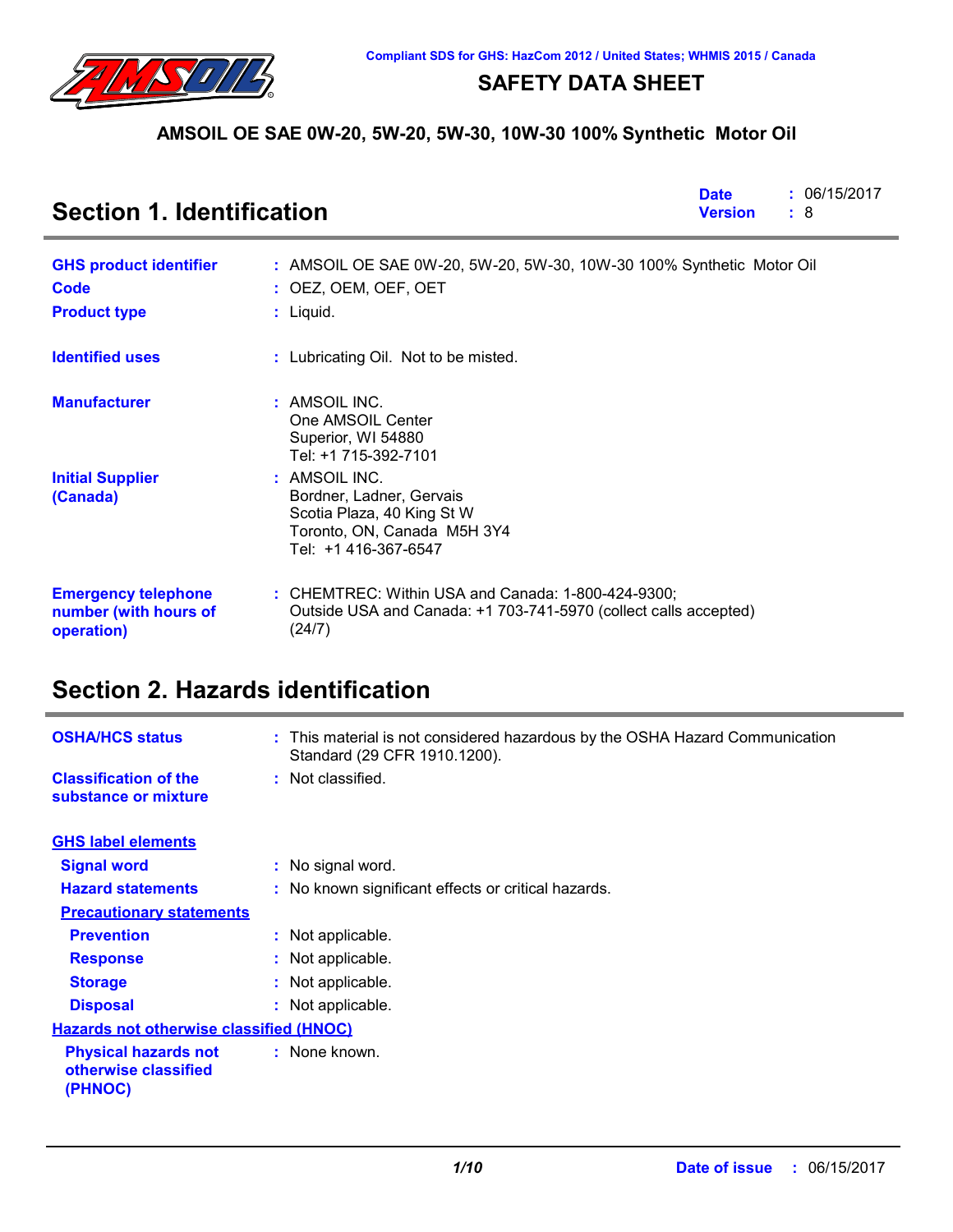**Health hazards not otherwise classified (HHNOC)**

**:** None known.

# **Section 3. Composition/information on ingredients**

| Substance/mixture                              | : Mixture        |
|------------------------------------------------|------------------|
| <b>Other means of</b><br><b>identification</b> | : Not available. |

| <b>CAS number/other identifiers</b> |                        |
|-------------------------------------|------------------------|
| <b>CAS number</b>                   | : Not applicable.      |
| <b>Product code</b>                 | $:$ OEZ. OEM. OEF. OET |

**There are no ingredients present which, within the current knowledge of the supplier and in the concentrations applicable, are classified as hazardous to health or the environment and hence require reporting in this section. Occupational exposure limits, if available, are listed in Section 8.**

### **Section 4. First aid measures**

#### **Description of necessary first aid measures**

| <b>Eye contact</b>  | : Immediately flush eyes with plenty of water, occasionally lifting the upper and lower<br>eyelids. Check for and remove any contact lenses. Get medical attention if irritation<br>occurs.                                                                                                                                                            |
|---------------------|--------------------------------------------------------------------------------------------------------------------------------------------------------------------------------------------------------------------------------------------------------------------------------------------------------------------------------------------------------|
| <b>Inhalation</b>   | : Remove victim to fresh air and keep at rest in a position comfortable for breathing. Get<br>medical attention if symptoms occur.                                                                                                                                                                                                                     |
| <b>Skin contact</b> | : Flush contaminated skin with plenty of water. Remove contaminated clothing and<br>shoes. Get medical attention if symptoms occur.                                                                                                                                                                                                                    |
| <b>Ingestion</b>    | : Wash out mouth with water. Remove victim to fresh air and keep at rest in a position<br>comfortable for breathing. If material has been swallowed and the exposed person is<br>conscious, give small quantities of water to drink. Do not induce vomiting unless<br>directed to do so by medical personnel. Get medical attention if symptoms occur. |

|                                       | <b>Most important symptoms/effects, acute and delayed</b> |
|---------------------------------------|-----------------------------------------------------------|
| <b>Potential acute health effects</b> |                                                           |
| <b>Eye contact</b>                    | : No known significant effects or critical hazards.       |
| <b>Inhalation</b>                     | : No known significant effects or critical hazards.       |
| <b>Skin contact</b>                   | : No known significant effects or critical hazards.       |
| <b>Ingestion</b>                      | : No known significant effects or critical hazards.       |
| <b>Over-exposure signs/symptoms</b>   |                                                           |
| <b>Eve contact</b>                    | : No known significant effects or critical hazards.       |
| <b>Inhalation</b>                     | : No known significant effects or critical hazards.       |
| <b>Skin contact</b>                   | : No known significant effects or critical hazards.       |
| <b>Ingestion</b>                      | : No known significant effects or critical hazards.       |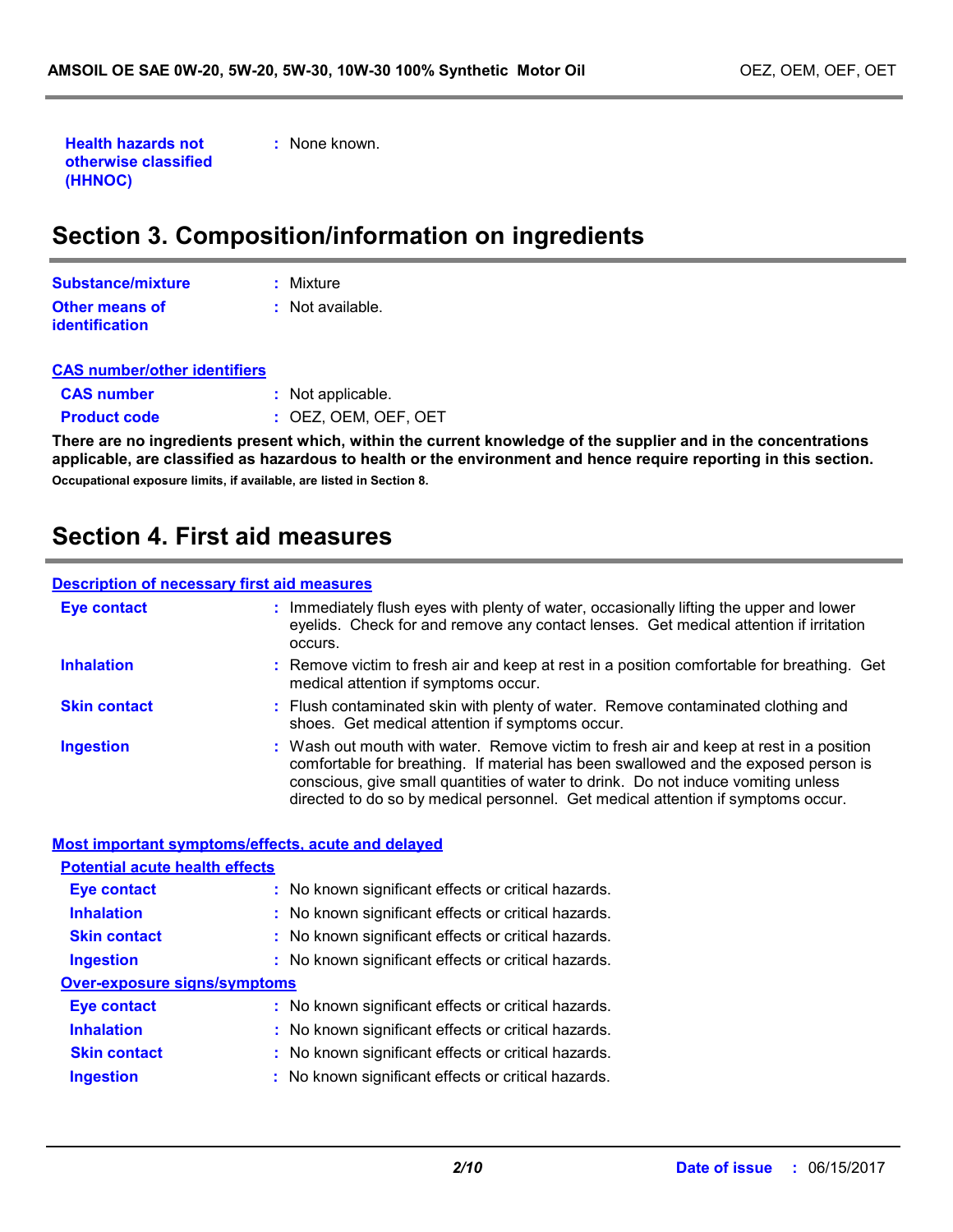|                                   | Indication of immediate medical attention and special treatment needed, if necessary                                           |
|-----------------------------------|--------------------------------------------------------------------------------------------------------------------------------|
| <b>Notes to physician</b>         | : Treat symptomatically. Contact poison treatment specialist immediately if large<br>quantities have been ingested or inhaled. |
| <b>Specific treatments</b>        | : No specific treatment.                                                                                                       |
| <b>Protection of first-aiders</b> | : No action shall be taken involving any personal risk or without suitable training.                                           |

**See toxicological information (Section 11)**

# **Section 5. Fire-fighting measures**

| <b>Extinguishing media</b>                               |                     |                                                                                                                                                                                        |
|----------------------------------------------------------|---------------------|----------------------------------------------------------------------------------------------------------------------------------------------------------------------------------------|
| <b>Suitable extinguishing</b><br>media                   |                     | : Use an extinguishing agent suitable for the surrounding fire.                                                                                                                        |
| <b>Unsuitable extinguishing</b><br>media                 | : None known.       |                                                                                                                                                                                        |
| <b>Specific hazards arising</b><br>from the chemical     |                     | : In a fire or if heated, a pressure increase will occur and the container may burst.                                                                                                  |
| <b>Hazardous thermal</b><br>decomposition products       | : No specific data. |                                                                                                                                                                                        |
| <b>Special protective actions</b><br>for fire-fighters   | training.           | : Promptly isolate the scene by removing all persons from the vicinity of the incident if<br>there is a fire. No action shall be taken involving any personal risk or without suitable |
| <b>Special protective</b><br>equipment for fire-fighters |                     | Fire-fighters should wear appropriate protective equipment and self-contained breathing<br>apparatus (SCBA) with a full face-piece operated in positive pressure mode.                 |

### **Section 6. Accidental release measures**

|                                  | <b>Personal precautions, protective equipment and emergency procedures</b>                                                                                                                                                      |
|----------------------------------|---------------------------------------------------------------------------------------------------------------------------------------------------------------------------------------------------------------------------------|
| For non-emergency<br>personnel   | : Put on appropriate personal protective equipment.                                                                                                                                                                             |
| For emergency responders         | : If specialized clothing is required to deal with the spillage, take note of any information in<br>Section 8 on suitable and unsuitable materials. See also the information in "For non-<br>emergency personnel".              |
| <b>Environmental precautions</b> | : Avoid dispersal of spilled material and runoff and contact with soil, waterways, drains<br>and sewers. Inform the relevant authorities if the product has caused environmental<br>pollution (sewers, waterways, soil or air). |

**Methods and materials for containment and cleaning up**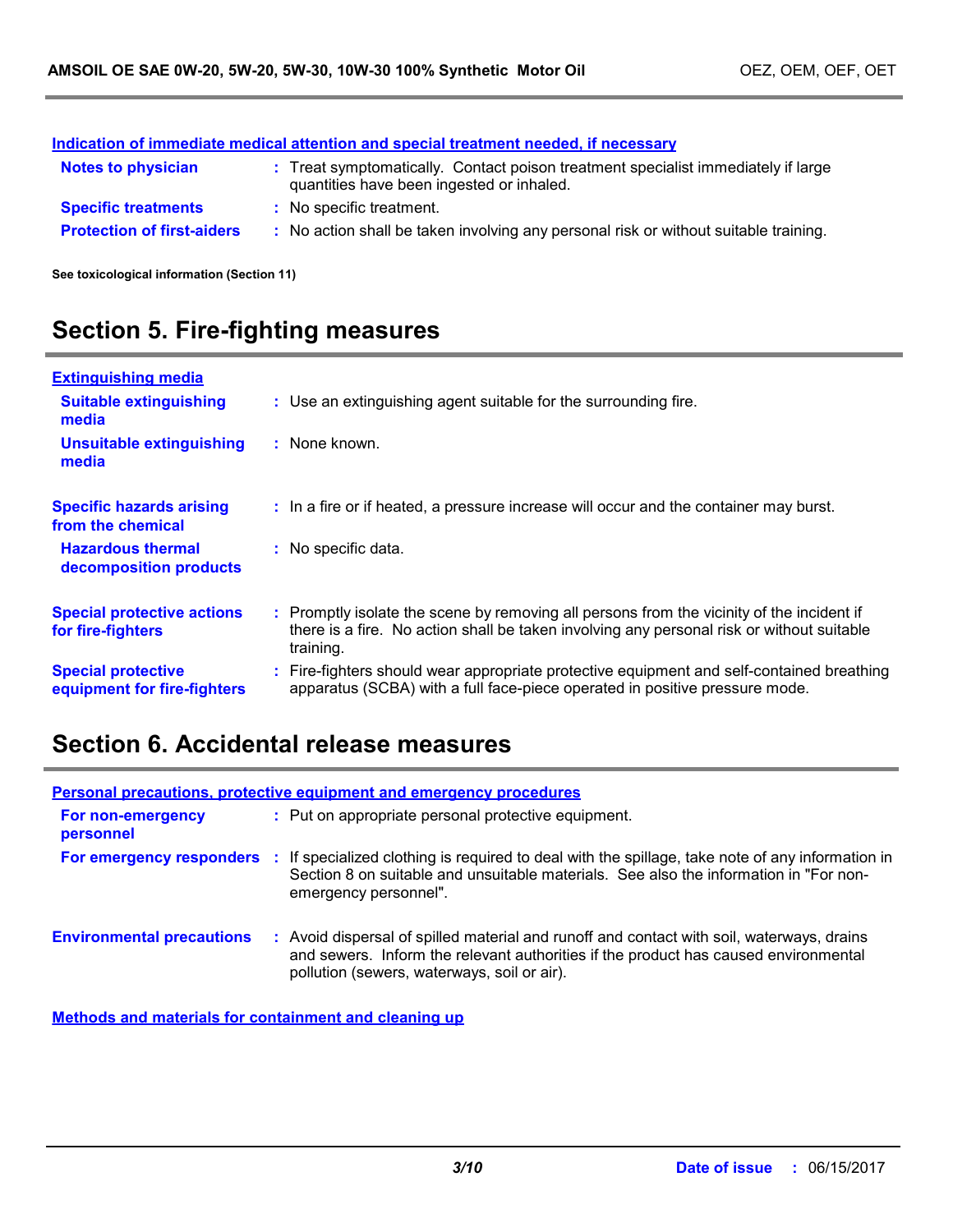**Spill** Stop leak if without risk. Move containers from spill area. Prevent entry into sewers, water courses, basements or confined areas. Wash spillages into an effluent treatment plant or proceed as follows. Contain and collect spillage with non-combustible, absorbent material e.g. sand, earth, vermiculite or diatomaceous earth and place in container for disposal according to local regulations (see Section 13). Dispose via a licensed waste disposal contractor. Note: see Section 1 for emergency contact information and Section 13 for waste disposal.

### **Section 7. Handling and storage**

| <b>Precautions for safe handling</b>                                             |                                                                                                                                                                                                                                                                                                                                                                                                                                                                                                                                                                                    |
|----------------------------------------------------------------------------------|------------------------------------------------------------------------------------------------------------------------------------------------------------------------------------------------------------------------------------------------------------------------------------------------------------------------------------------------------------------------------------------------------------------------------------------------------------------------------------------------------------------------------------------------------------------------------------|
| <b>Protective measures</b>                                                       | : Put on appropriate personal protective equipment (see Section 8). Avoid contact with<br>used product. Do not reuse container.                                                                                                                                                                                                                                                                                                                                                                                                                                                    |
| <b>Advice on general</b><br>occupational hygiene                                 | : Eating, drinking and smoking should be prohibited in areas where this material is<br>handled, stored and processed. Workers should wash hands and face before eating,<br>drinking and smoking. Remove contaminated clothing and protective equipment before<br>entering eating areas. See also Section 8 for additional information on hygiene<br>measures.                                                                                                                                                                                                                      |
| <b>Conditions for safe storage,</b><br>including any<br><b>incompatibilities</b> | : Store in accordance with local regulations. Store in original container protected from<br>direct sunlight in a dry, cool and well-ventilated area, away from incompatible materials<br>(see Section 10) and food and drink. Keep container tightly closed and sealed until<br>ready for use. Containers that have been opened must be carefully resealed and kept<br>upright to prevent leakage. Do not store in unlabeled containers. Use appropriate<br>containment to avoid environmental contamination. See Section 10 for incompatible<br>materials before handling or use. |

### **Section 8. Exposure controls/personal protection**

| <b>Control parameters</b> |
|---------------------------|
|---------------------------|

#### **Occupational exposure limits**

**Under conditions which may generate mists, the following exposure limits are recommended: ACGIH TLV TWA: 5 mg/m³ ; STEL: 10 mg/m³.**

| <b>United States</b>                              |                                                                                                                                                                  |
|---------------------------------------------------|------------------------------------------------------------------------------------------------------------------------------------------------------------------|
| None known.                                       |                                                                                                                                                                  |
| <b>Canada</b>                                     |                                                                                                                                                                  |
| <b>Occupational exposure limits</b>               |                                                                                                                                                                  |
| None.                                             |                                                                                                                                                                  |
| <b>Appropriate engineering</b><br><b>controls</b> | : Good general ventilation should be sufficient to control worker exposure to airborne<br>contaminants.                                                          |
| <b>Environmental exposure</b><br><b>controls</b>  | : Emissions from ventilation or work process equipment should be checked to ensure<br>they comply with the requirements of environmental protection legislation. |

#### **Individual protection measures**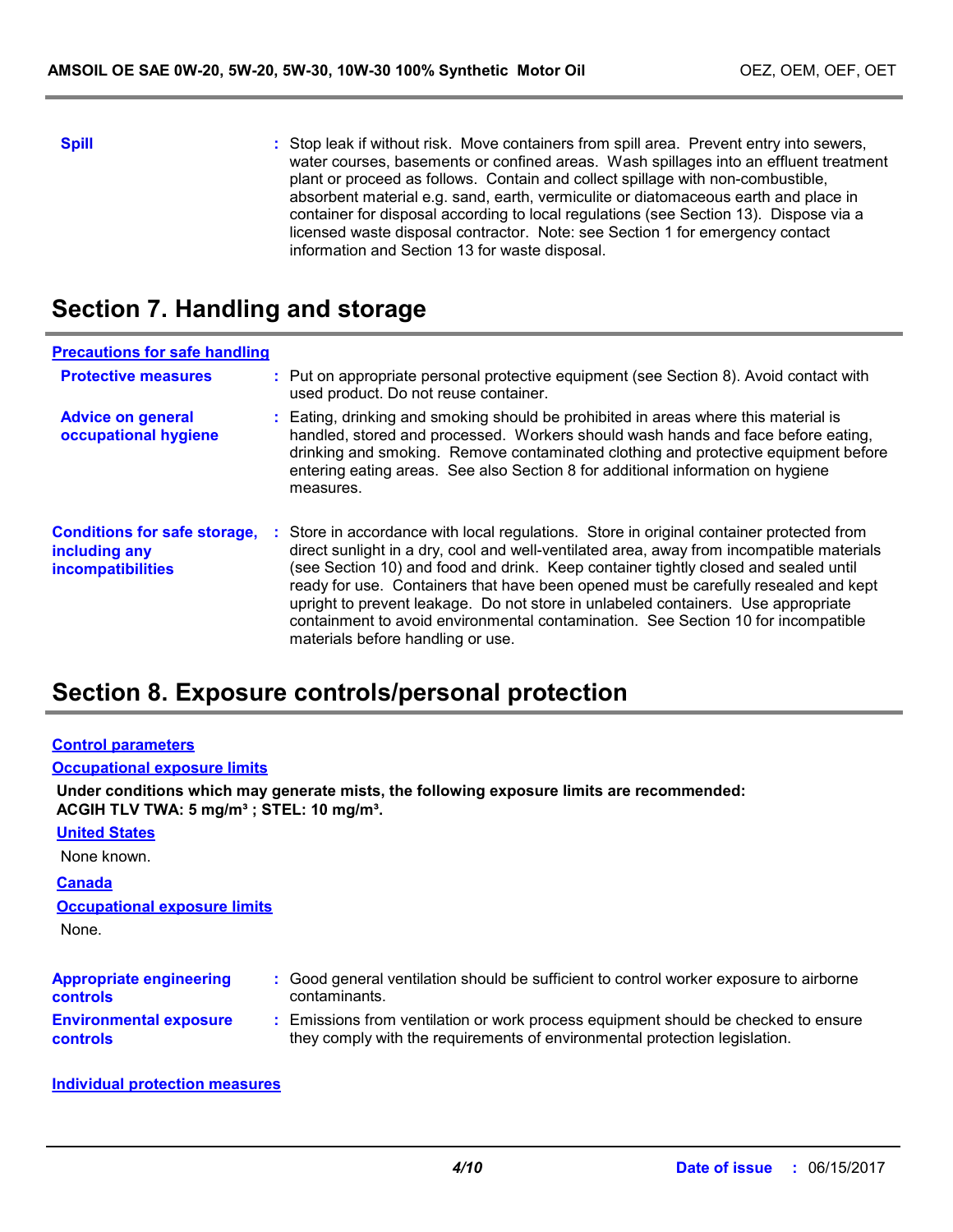| <b>Hygiene measures</b>       | : Wash hands, forearms and face thoroughly after handling chemical products, before<br>eating, smoking and using the lavatory and at the end of the working period.<br>Appropriate techniques should be used to remove potentially contaminated clothing.<br>Wash contaminated clothing before reusing. Ensure that eyewash stations and safety<br>showers are close to the workstation location. |
|-------------------------------|---------------------------------------------------------------------------------------------------------------------------------------------------------------------------------------------------------------------------------------------------------------------------------------------------------------------------------------------------------------------------------------------------|
| <b>Eye/face protection</b>    | : Safety eyewear complying with an approved standard should be used when a risk<br>assessment indicates this is necessary to avoid exposure to liquid splashes, mists,<br>gases or dusts. If contact is possible, the following protection should be worn, unless<br>the assessment indicates a higher degree of protection: safety glasses with side-<br>shields.                                |
| <b>Skin protection</b>        |                                                                                                                                                                                                                                                                                                                                                                                                   |
| <b>Hand protection</b>        | : Chemical-resistant, impervious gloves complying with an approved standard should be<br>worn at all times when handling chemical products if a risk assessment indicates this is<br>necessary.                                                                                                                                                                                                   |
| <b>Body protection</b>        | : Personal protective equipment for the body should be selected based on the task being<br>performed and the risks involved and should be approved by a specialist before<br>handling this product.                                                                                                                                                                                               |
| <b>Other skin protection</b>  | : Appropriate footwear and any additional skin protection measures should be selected<br>based on the task being performed and the risks involved and should be approved by a<br>specialist before handling this product.                                                                                                                                                                         |
| <b>Respiratory protection</b> | : Based on the hazard and potential for exposure, select a respirator that meets the<br>appropriate standard or certification. Respirators must be used according to a<br>respiratory protection program to ensure proper fitting, training, and other important<br>aspects of use.                                                                                                               |

# **Section 9. Physical and chemical properties**

| <b>Appearance</b>                                 |                                                            |
|---------------------------------------------------|------------------------------------------------------------|
| <b>Physical state</b>                             | $:$ Liquid.                                                |
| <b>Color</b>                                      | : Amber.                                                   |
| <b>Odor</b>                                       | : Mild hydrocarbon.                                        |
| <b>Odor threshold</b>                             | : Not available.                                           |
| pH                                                | : Not available.                                           |
| <b>Melting point</b>                              | : $-48$ to $-44^{\circ}$ C ( $-54.4$ to $-47.2^{\circ}$ F) |
| <b>Boiling point</b>                              | $:$ Not available.                                         |
| <b>Flash point</b>                                | : Open cup: 216 to 230°C (420.8 to 446°F) [Cleveland.]     |
| <b>Evaporation rate</b>                           | : Not available.                                           |
| <b>Flammability (solid, gas)</b>                  | $:$ Not available.                                         |
| Lower and upper explosive<br>(flammable) limits   | $:$ Not available.                                         |
| <b>Vapor pressure</b>                             | $:$ Not available.                                         |
| <b>Vapor density</b>                              | : Not available.                                           |
| <b>Relative density</b>                           | $: 0.8453$ to 0.8519                                       |
| <b>Solubility</b>                                 | : Not available.                                           |
| <b>Partition coefficient: n-</b><br>octanol/water | : Not available.                                           |
| <b>Auto-ignition temperature</b>                  | : Not available.                                           |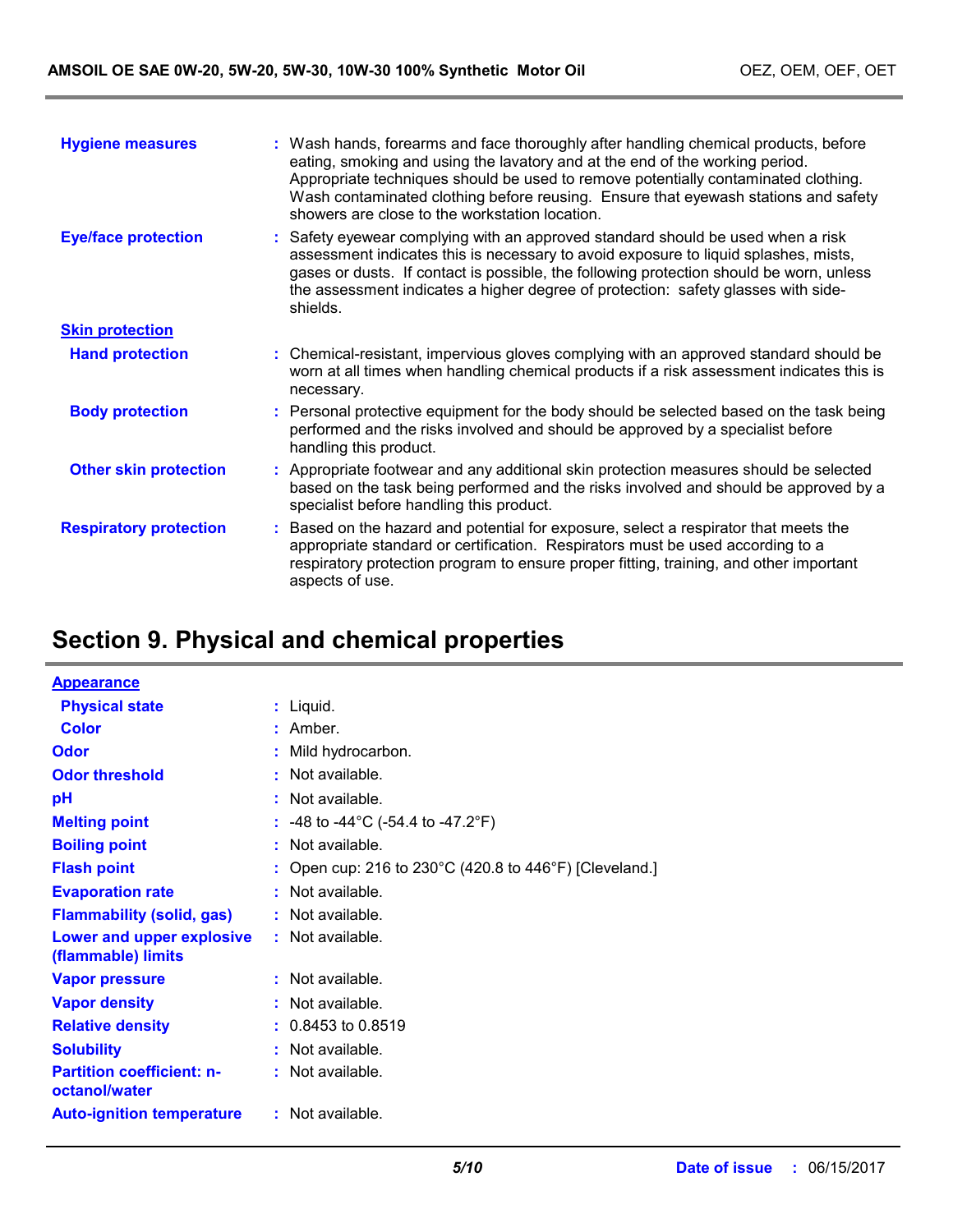| <b>Decomposition temperature : Not available.</b> |                                                                                                                                                                    |
|---------------------------------------------------|--------------------------------------------------------------------------------------------------------------------------------------------------------------------|
| <b>Viscosity</b>                                  | : Kinematic: 0.086 to 0.11 cm <sup>2</sup> /s (8.6 to 11 cSt) (100 $^{\circ}$ C)<br>Kinematic: 0.46 to 0.667 cm <sup>2</sup> /s (46 to 66.7 cSt) (40 $^{\circ}$ C) |
| <b>Volatility</b>                                 | : Not available.                                                                                                                                                   |

# **Section 10. Stability and reactivity**

| <b>Reactivity</b>                            | : No specific test data related to reactivity available for this product or its ingredients.              |
|----------------------------------------------|-----------------------------------------------------------------------------------------------------------|
| <b>Chemical stability</b>                    | : The product is stable.                                                                                  |
| <b>Possibility of hazardous</b><br>reactions | : Under normal conditions of storage and use, hazardous reactions will not occur.                         |
| <b>Conditions to avoid</b>                   | : No specific data.                                                                                       |
| <b>Incompatible materials</b>                | : Reactive or incompatible with the following materials: oxidizing materials.                             |
| <b>Hazardous decomposition</b><br>products   | : Under normal conditions of storage and use, hazardous decomposition products should<br>not be produced. |

# **Section 11. Toxicological information**

| Information on toxicological effects                                                                     |
|----------------------------------------------------------------------------------------------------------|
| <b>Acute toxicity</b>                                                                                    |
| There is no data available.                                                                              |
| <b>Irritation/Corrosion</b>                                                                              |
| There is no data available.                                                                              |
| <b>Sensitization</b>                                                                                     |
| There is no data available.                                                                              |
| <b>Carcinogenicity</b>                                                                                   |
| There is no data available.                                                                              |
| <b>Specific target organ toxicity (single exposure)</b>                                                  |
| There is no data available.                                                                              |
| <b>Specific target organ toxicity (repeated exposure)</b>                                                |
| There is no data available.                                                                              |
| <b>Aspiration hazard</b>                                                                                 |
| There is no data available.                                                                              |
|                                                                                                          |
| Information on the likely<br>: Dermal contact. Eye contact. Inhalation. Ingestion.<br>routes of exposure |
| <b>Potential acute health effects</b>                                                                    |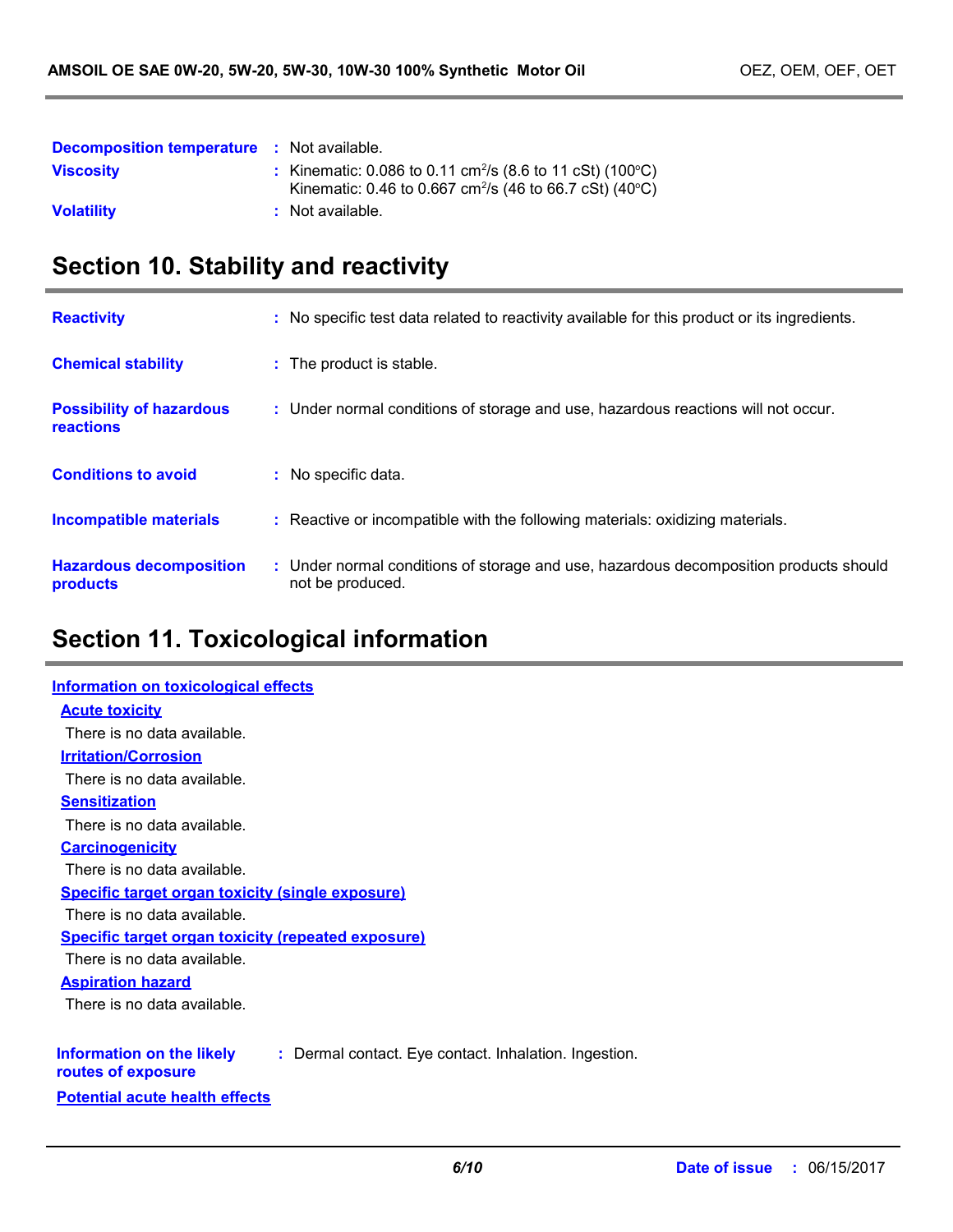| <b>Eye contact</b>                      | : No known significant effects or critical hazards.                                      |  |  |  |
|-----------------------------------------|------------------------------------------------------------------------------------------|--|--|--|
| <b>Inhalation</b>                       | : No known significant effects or critical hazards.                                      |  |  |  |
| <b>Skin contact</b>                     | : No known significant effects or critical hazards.                                      |  |  |  |
| <b>Ingestion</b>                        | No known significant effects or critical hazards.                                        |  |  |  |
|                                         | <b>Symptoms related to the physical, chemical and toxicological characteristics</b>      |  |  |  |
| <b>Eye contact</b>                      | : No known significant effects or critical hazards.                                      |  |  |  |
| <b>Inhalation</b>                       | : No known significant effects or critical hazards.                                      |  |  |  |
| <b>Skin contact</b>                     | : No known significant effects or critical hazards.                                      |  |  |  |
| <b>Ingestion</b>                        | : No known significant effects or critical hazards.                                      |  |  |  |
|                                         | Delayed and immediate effects and also chronic effects from short and long term exposure |  |  |  |
| <b>Short term exposure</b>              |                                                                                          |  |  |  |
| <b>Potential immediate</b><br>effects   | : No known significant effects or critical hazards.                                      |  |  |  |
| <b>Potential delayed effects</b>        | : No known significant effects or critical hazards.                                      |  |  |  |
| <b>Long term exposure</b>               |                                                                                          |  |  |  |
| <b>Potential immediate</b><br>effects   | : No known significant effects or critical hazards.                                      |  |  |  |
| <b>Potential delayed effects</b>        | : No known significant effects or critical hazards.                                      |  |  |  |
| <b>Potential chronic health effects</b> |                                                                                          |  |  |  |
| <b>General</b>                          | : No known significant effects or critical hazards.                                      |  |  |  |
| <b>Carcinogenicity</b>                  | : No known significant effects or critical hazards.                                      |  |  |  |
| <b>Mutagenicity</b>                     | No known significant effects or critical hazards.                                        |  |  |  |
| <b>Teratogenicity</b>                   | : No known significant effects or critical hazards.                                      |  |  |  |
| <b>Developmental effects</b>            | : No known significant effects or critical hazards.                                      |  |  |  |
| <b>Fertility effects</b>                | : No known significant effects or critical hazards.                                      |  |  |  |
|                                         |                                                                                          |  |  |  |

#### **Numerical measures of toxicity Acute toxicity estimates**

There is no data available.

# **Section 12. Ecological information**

#### **Toxicity**

There is no data available.

#### **Persistence and degradability**

There is no data available.

#### **Bioaccumulative potential**

There is no data available.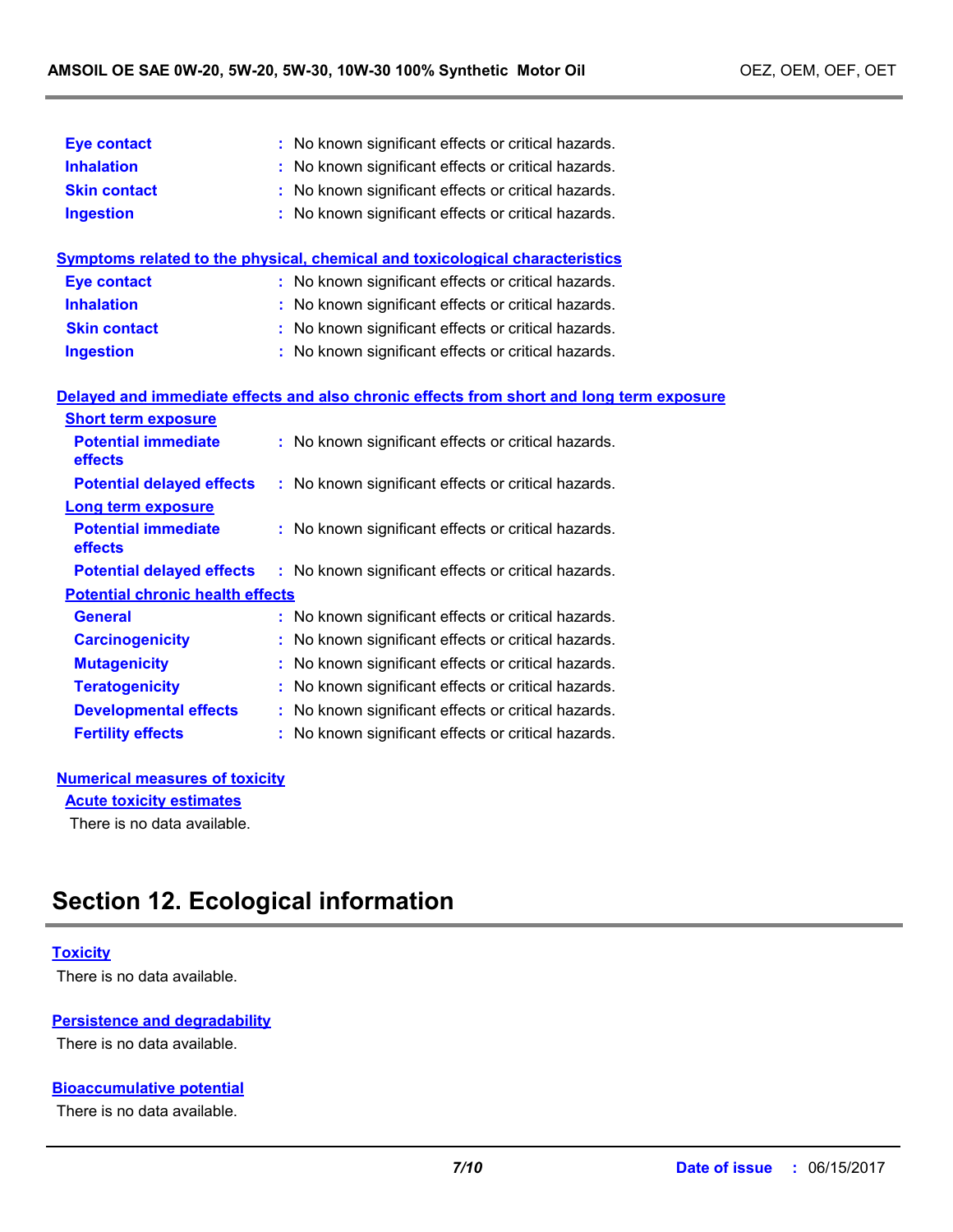| <b>Mobility in soil</b><br><b>Soil/water partition</b><br><b>coefficient (Koc)</b> | $\therefore$ There is no data available.            |
|------------------------------------------------------------------------------------|-----------------------------------------------------|
| <b>Other adverse effects</b>                                                       | : No known significant effects or critical hazards. |

### **Section 13. Disposal considerations**

**Disposal methods :**

The generation of waste should be avoided or minimized wherever possible. Disposal of this product, solutions and any by-products should comply with the requirements of environmental protection and waste disposal legislation and any regional local authority requirements. Dispose of surplus and non-recyclable products via a licensed waste disposal contractor. Waste should not be disposed of untreated to the sewer unless fully compliant with the requirements of all authorities with jurisdiction. Waste packaging should be recycled. Incineration or landfill should only be considered when recycling is not feasible. This material and its container must be disposed of in a safe way. Empty containers or liners may retain some product residues. Avoid dispersal of spilled material and runoff and contact with soil, waterways, drains and sewers.

# **Section 14. Transport information**

|                                      | <b>DOT</b>               | <b>TDG</b>     | <b>IMDG</b>    | <b>IATA</b>    |
|--------------------------------------|--------------------------|----------------|----------------|----------------|
| <b>UN number</b>                     | Not regulated.           | Not regulated. | Not regulated. | Not regulated. |
| <b>UN proper</b><br>shipping name    |                          |                |                |                |
| <b>Transport</b><br>hazard class(es) |                          |                |                |                |
| <b>Packing group</b>                 | $\overline{\phantom{a}}$ | -              |                |                |
| <b>Environmental</b><br>hazards      | No.                      | No.            | No.            | No.            |
| <b>Additional</b><br>information     |                          |                |                |                |

**AERG :** Not applicable

**Special precautions for user Transport within user's premises:** always transport in closed containers that are **:** upright and secure. Ensure that persons transporting the product know what to do in the event of an accident or spillage.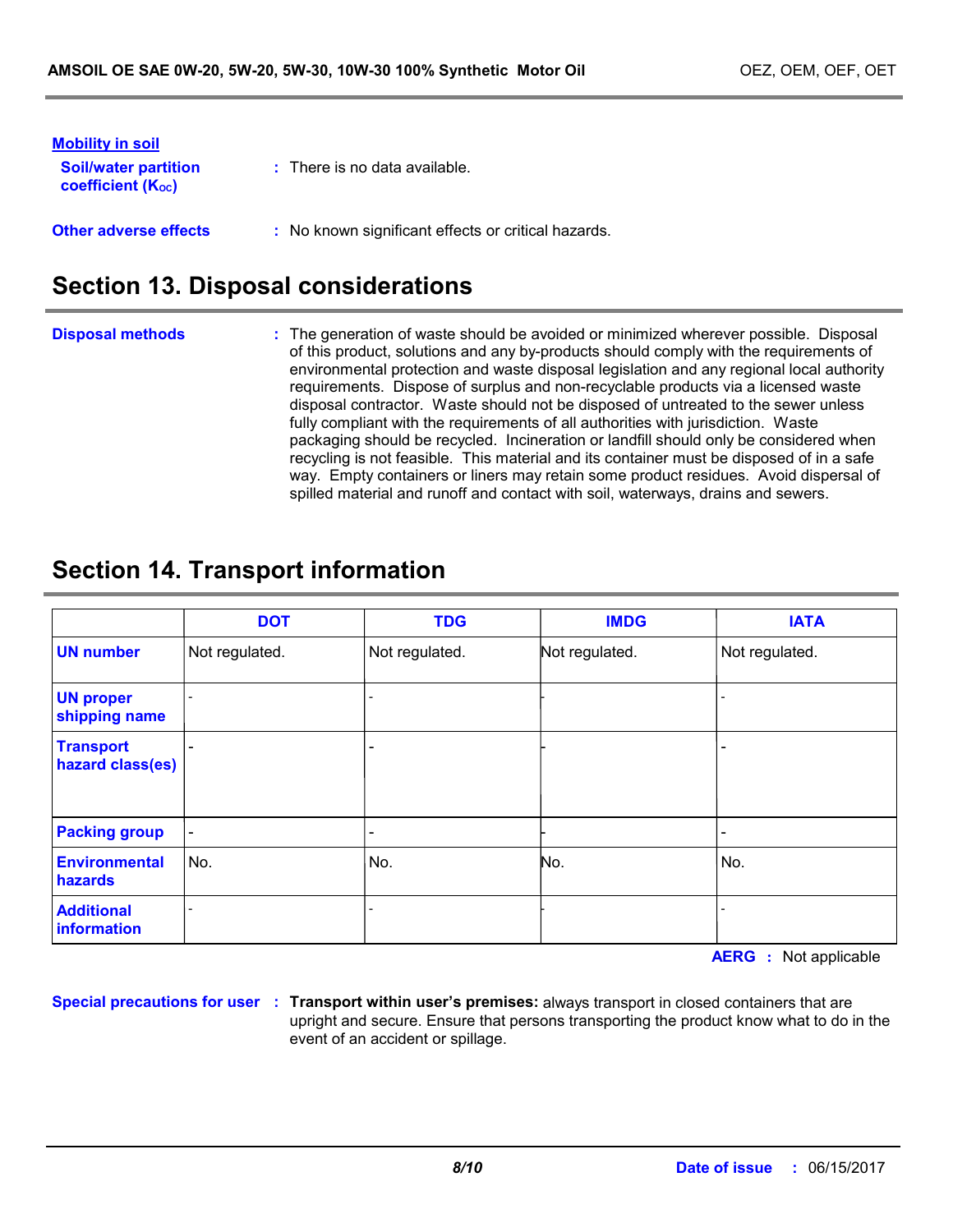**Transport in bulk according :** Not available. **to Annex II of MARPOL and the IBC Code**

i.

# **Section 15. Regulatory information**

| <b>U.S. Federal regulations</b>                                                   | : United States inventory (TSCA 8b): All components are listed or exempted.<br>Clean Water Act (CWA) 307: Zinc Alkyldithiophosphate |  |
|-----------------------------------------------------------------------------------|-------------------------------------------------------------------------------------------------------------------------------------|--|
| <b>Clean Air Act Section 112</b><br>(b) Hazardous Air<br><b>Pollutants (HAPs)</b> | : Not listed                                                                                                                        |  |
| <b>Clean Air Act Section 602</b><br><b>Class I Substances</b>                     | : Not listed                                                                                                                        |  |
| <b>Clean Air Act Section 602</b><br><b>Class II Substances</b>                    | : Not listed                                                                                                                        |  |
| <b>DEA List I Chemicals</b><br>(Precursor Chemicals)                              | : Not listed                                                                                                                        |  |
| <b>DEA List II Chemicals</b><br><b>(Essential Chemicals)</b>                      | : Not listed                                                                                                                        |  |
| <b>SARA 302/304</b>                                                               |                                                                                                                                     |  |
| <b>Composition/information on ingredients</b>                                     |                                                                                                                                     |  |
| No products were found.                                                           |                                                                                                                                     |  |
| <b>SARA 304 RQ</b>                                                                | : Not applicable.                                                                                                                   |  |
| <b>SARA 311/312</b>                                                               |                                                                                                                                     |  |
| <b>Classification</b>                                                             | : Not applicable.                                                                                                                   |  |
| <b>SARA 313</b>                                                                   |                                                                                                                                     |  |
| No products were found.                                                           |                                                                                                                                     |  |
| <b>State regulations</b>                                                          |                                                                                                                                     |  |
| <b>Massachusetts</b>                                                              | : None of the components are listed.                                                                                                |  |
| <b>New York</b>                                                                   | : None of the components are listed.                                                                                                |  |
| <b>New Jersey</b>                                                                 | : None of the components are listed.                                                                                                |  |
| <b>Pennsylvania</b>                                                               | : None of the components are listed.                                                                                                |  |
| <b>California Prop. 65</b>                                                        |                                                                                                                                     |  |
| No products were found.                                                           |                                                                                                                                     |  |
| <b>Canada</b>                                                                     |                                                                                                                                     |  |
| <b>Canadian lists</b>                                                             |                                                                                                                                     |  |
| <b>Canadian NPRI</b>                                                              | : None of the components are listed.                                                                                                |  |
| <b>CEPA Toxic substances</b>                                                      | : None of the components are listed.                                                                                                |  |
| <b>Canada inventory</b>                                                           | : All components are listed or exempted.                                                                                            |  |
|                                                                                   |                                                                                                                                     |  |